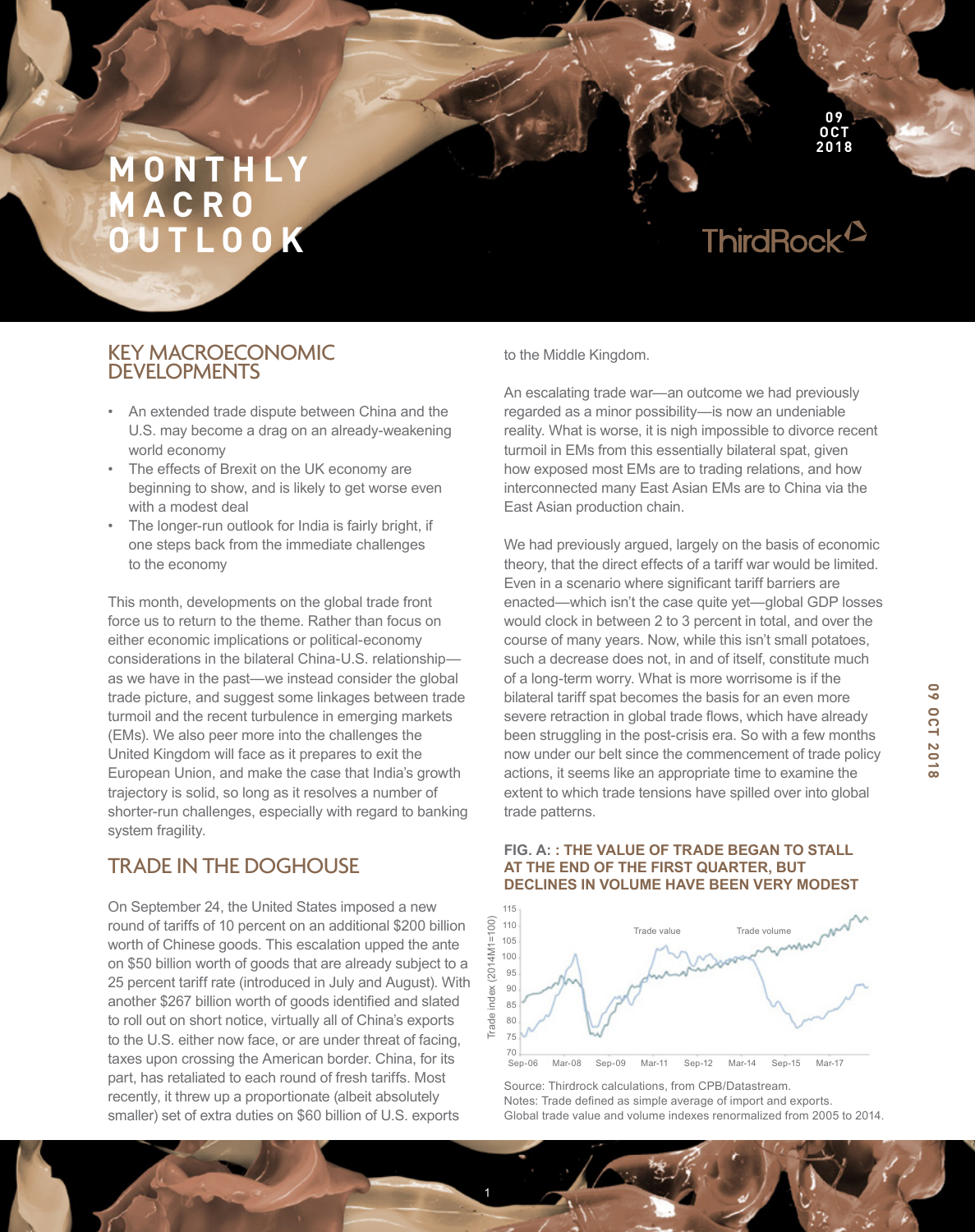## **M O N T H L Y M A C R O OUTLOOK**

Even to the untrained eye, the recent stagnation of the dollar values of trade flows does not appear to be egregious (Fig. A). Indeed, the massive dive in the value of trade that occurred due to the rapid appreciation of the dollar in 2014 was far greater in magnitude, not to mention the great trade collapse that followed in the aftermath of the 2008 global crisis. Furthermore, trade volumes also appear to have hardly budged; this has been due to the fact that import volume contractions have been largely offset by the continued rise in exports. Set against the much sharper declines experienced in recent memory, then, it is difficult to make the case that trade wars have made much of a dent to international economic exchange.

Of course, looking at historical trade flows tell us only how trade has performed of late, with less indication of how it will evolve. To get a better sense of this, we look to a useful leading measure of trade costs, the Baltic Dry Index (BDI). The BDI is not a crystal ball, but its component sub-indices capture the costs associated with trading activity net of policy barriers. Analysts often rely on this measure as a handy gauge of global appetite for trade. As it turns out, the BDI has been in the doldrums since 2009, and its very slow recovery since 2016 parallels the very tentative pickup in trade that began at that time (Fig. B). For our purposes, it also offers a much more real-time signal of trading action, and possibly a glimpse into whether trade-related uncertainty is eating away at volumes.

Thankfully, the BDI has held up thus far. Even as trading volume growth has slumped in recent months, the index has not fallen much further from its current (admittedly anemic) levels. Of course, further falls are entirely

**FIG. B: GROWTH IN GLOBAL TRADE VOLUME AND CROSS-BORDER TRADE COSTS, 2006M9--2016M6**



Source: Thirdrock calculations, from CPB/Datastream. Notes: YoY growth rate of global net trade volume index (2005=100), with period averages for 1993M1-2010M12 and 2011M1-2016M1.

2

possible, but for now we are comfortable with the view that the effects of the tariff war have not yet led to trade falling off a cliff.

ThirdRock<sup>12</sup>

Why have we concentrated so much on this issue? Mainly because we believe that the largely bilateral trade spat and recent EM weakness are intimately intertwined. Don't get us wrong; recent EM troubles go well beyond trade concerns, and are as much (of not more) an external debt dependency issue, especially for the weakest economies such as Argentina, South Africa, and Turkey. But the iron logic of balance of payments means that changes in the import and export of real goods and services must ultimately net out against cross-border financial flows. So if trade faces a hit, capital flows will not be exempted, and this will eventually translate into even more unbearable debt burdens.

This double whammy to trade and finance could in turn be the sort of unnecessary yet undeniably detrimental shock that the global economy clearly does not need right now. Global growth has already lost most of its momentum relative to the start of the year, and without the support of easy monetary and liquidity conditions, a prolonged trade war could be the proverbial straw that breaks the camel's back. In a worst-case scenario, the uncertainty-cum-trade shock tips the world into outright recession, led by China and other EMs, but with Europe then other DMs trailing not long after. While this outcome will by no means be the sort of sharp contraction similar to the crisis-induced recession a decade ago, it will still be an unfortunate, self-induced own goal.

In the meantime, we retain an uneasy caution vis-à-vis EM assets. This uneasiness is in part due to the fact that many EMs are simply collateral damage in this trade war. Whatever the case may be, fundamentals alone do not appear sufficient to shelter EMs from the negative sentiment currently pervasive in the space.

Baltic Dry Index **1998 1999 <b>1999 6 4000 6 4000 6 4000 6 4000 6 6000 <b>6 6000 1999 6000 1999 6000 1999 6000 1999 6000 1999 6000 1999 6000 1999 6000 1999 6000 1999 6000 1999 6000 1999 6000 1 with the view that the effects of the tariff war have not yet led to trade falling off a cliff. "**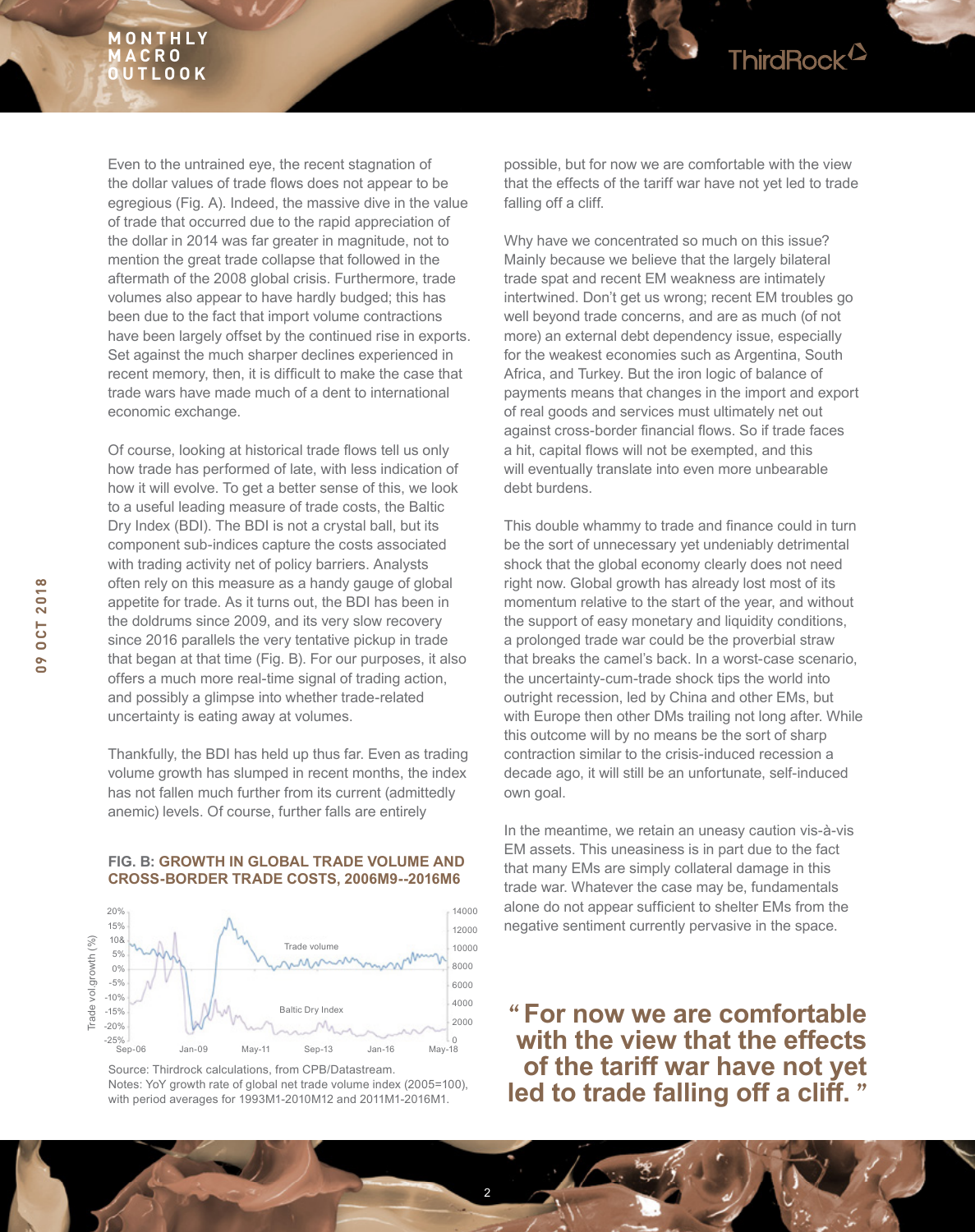## UNITED KINGDOM: BREXIT BREXIT EVERYWHERE

Pick up any random copy of the Financial Times over the past two years, and one is left with the distinct impression that Brexit is one of the major news stories that simply will never die (at least, as judged by the regular lifespan of most news stories). Indeed, it seems like an eternity since June 2016, when the citizens of the United Kingdom—or, perhaps more accurately, the aged, overwhelmingly working-class voters of rural England and Wales—chose to separate the country from its half-century- old economic union with the rest of Europe. Yet as interesting (and important) Brexit will be for UK citizens, the entire episode should be carefully understood in wider perspective.

First, some recent history might help provide context. The referendum was introduced by then-prime minister David Cameron (of the Conservative Party), in what was regarded as the fulfillment of a re-election promise. But it was likely also a calculated political gambit to allow Cameron to offset the power of anti-Europeanists within his party, and hence allow him to focus on his own domestic political agenda (had the referendum result been that Britain would stay). During the run-up to the vote, both sides campaigned vociferously, but most neutral observers would claim that the so-called "Leavers" played relatively more fast-and-loose with the truth, whether in terms of the costs of remaining in the EU, or with promises of what would occur should Britain leave. After a fairly thin majority voted to leave, Cameron resigned from his post; and following a period of political wrangling, Theresa May—the then-Home Secretary and

someone who had initially opposed Brexit—emerged as Prime Minister. In March 2017, May triggered Article 50, which set the stage for the UK to leave the union within two years.

Recognising the political nature that underlaid the Brexit vote is important, because in many ways, political considerations will be what determines the eventual deal that Britain will end up with, come 2019. The so-called "red lines" underscored by the negotiating parties are all political. For example, the UK's desire to retain full control over labour flows is premised on immigration politics. Similarly, the EU's red lines—such as the avoidance of a hard border between the Republic of Ireland and Northern Ireland—are also politically driven (in this case, preserving the hard-won political stability on the Emerald Isle). Since political positions routinely trump economic concerns, the right way to think about the post-Brexit arrangement is to acknowledge that it is first and foremost a political one.

This is not least because few economists believe that exiting the EU will be a net positive for the UK, even way back during the pre-Brexit run-up. Estimates of the net economic impact to GDP as a result of Brexit range from a loss of as much as almost 8 percent of output, to a gain of around 3.5 percent (Fig. C). Moreover, the vast majority of the studies suggest a drag to growth, not just in the immediate term, but also in the future. This is mainly attributable to the loss of trading efficiencies, as well as reduced capital flows to finance investment. Thus, it is not unfair to characterise the view held by the profession as leaning toward pessimism with regard to Britain's economic prospects over the medium to longer term.





Notes: Bars indicate upper and lower bounds of net change in real GDP, and dots indicate the central scenario. Estimates were constructed using a range of methodologies, over various horizons, and are not strictly comparable.

3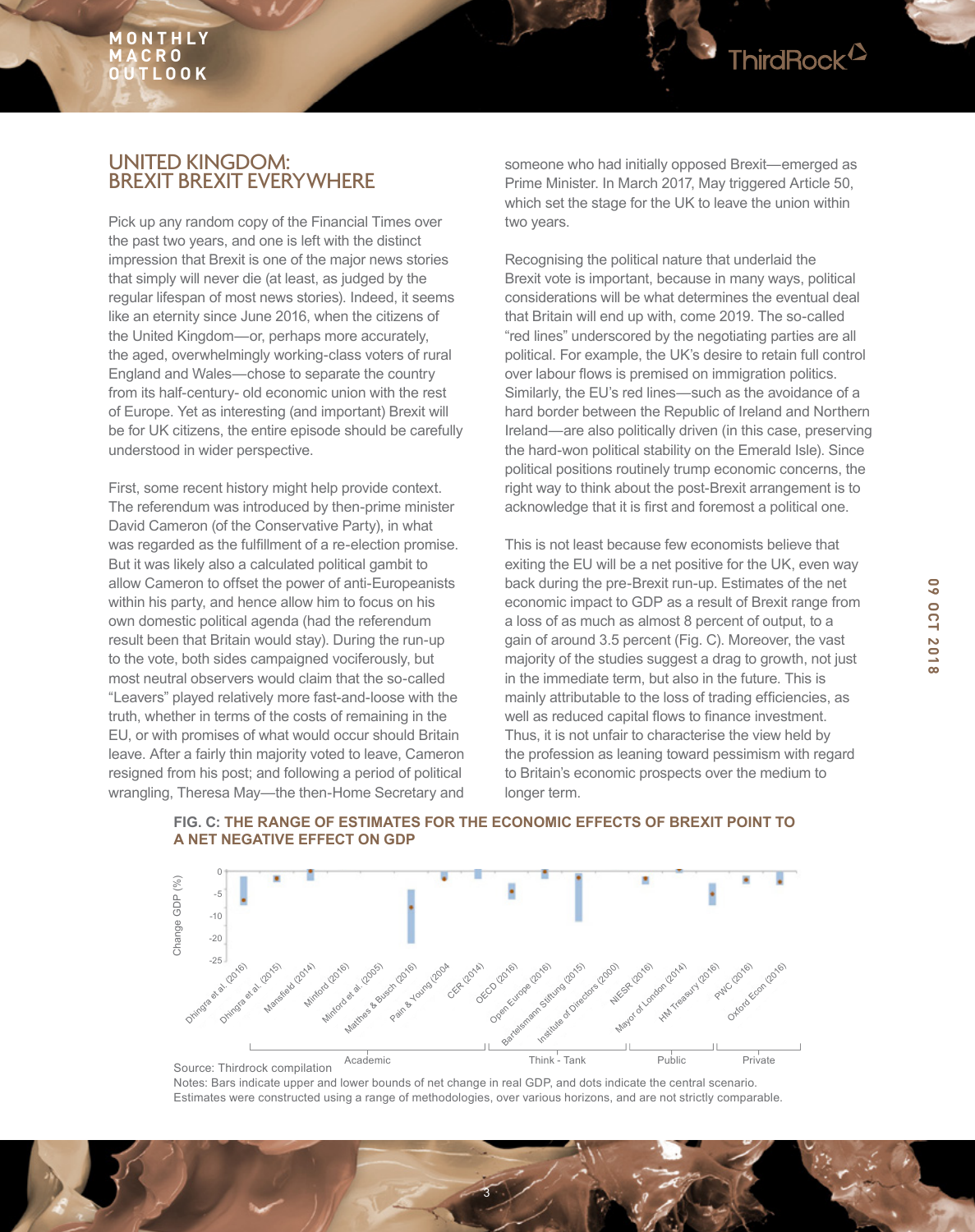

Over the short run, it is evident that the impending Brexit is already exerting its toll. Since the referendum, the pound depreciated by around 13 percent against both the dollar and euro. Foreign exchange markets are often excellent gauges of the temperature of asset prices—at the very least, they determine returns in one's currency of interest—and this precipitous decline is a sure-fire signal of market concerns over what Brexit means for the UK. Perhaps more telling, the growth performance of the economy—which closely tracked that of the U.S. immediately following the crisis—has now begun to diverge, even as Japan and the Euro Area have started to reverse their comparative underperformance (Fig. D).

## **FIG. D: WHILE UK POST-CRISIS GROWTH KEPT PACE WITH THE U.S. PRIOR TO THE BREXIT VOTE, THEIR PROSPECTS HAVE DIVERGED RECENTLY**



Source: Thirdrock calculations, from Thomson Reuters Eikon and Datastream. Notes: Series are quarterly real GDP levels, normalized to

2007Q3=100.

This has been led by very anemic levels of investment since 2016, which have averaged around one percent (as opposed to twice as much in earlier years, albeit with much greater volatility). This sluggish rate of capital expenditure (especially residential investment) is troubling, since it is symbolic of heightened Brexitrelated uncertainty—uncertainty being especially corrosive of investment, whether foreign or domestic. Furthermore, one could make the plausible case that it was the British household that has kept the economy buoyed for longer than otherwise in the vote's aftermath, with elevated consumption spending. Yet was only a matter of time before softness in consumer confidence—which plunged after the referendum and has remained depressed since—eventually translates into curtailments in actual spending, as consumption

brought forward in anticipation of actual Brexit becomes exhausted. When both investment and consumption turn down, the UK economy will find it hard to escape recession.

If confronted with a choice of alternative scenarios outside of the union, most economists would recommend integration arrangements with either very close economic ties (such as that currently practised by Norway) or substantially free flows of goods, services, capital, and labour (such as the partial single-market access employed by Switzerland). Yet these are not really options currently on the table. Instead, the UK will most likely exit the union with concessions somewhat favouring the EU, along with a lukewarm commitment by both parties to work toward some future agreement that would further strengthen economic cooperation, without spelling out in too much detail what such cooperation might entail. And the reason why any final agreement will ultimately be weighted against Britain is that it simply holds a much weaker bargaining position, which was further eroded by the decision to activate Article 50 before the groundwork for negotiations had been well-laid. The outcome will simply be a variation of the canonical "chicken" setting—beloved amongst game theorists—with the key difference being that payoffs accruing to the two players are actually asymmetric, with generally poorer ones for the UK in almost every state of the world.

All that said, markets are likely to view this as a "soft" Brexit—soft because the "hard" alternative to reverting full-bore to WTO rules would have been avoided—and because more concessions by the UK will likely result in a deal more akin to the current status quo. But like in so many EU "solutions", this strategy will simply involve kicking the proverbial can down the road once more, with the need to revisit the issue in the months and years ahead. We remain very cautious on UK assets, especially those priced in the pound.



GDP level (2008Q1=100)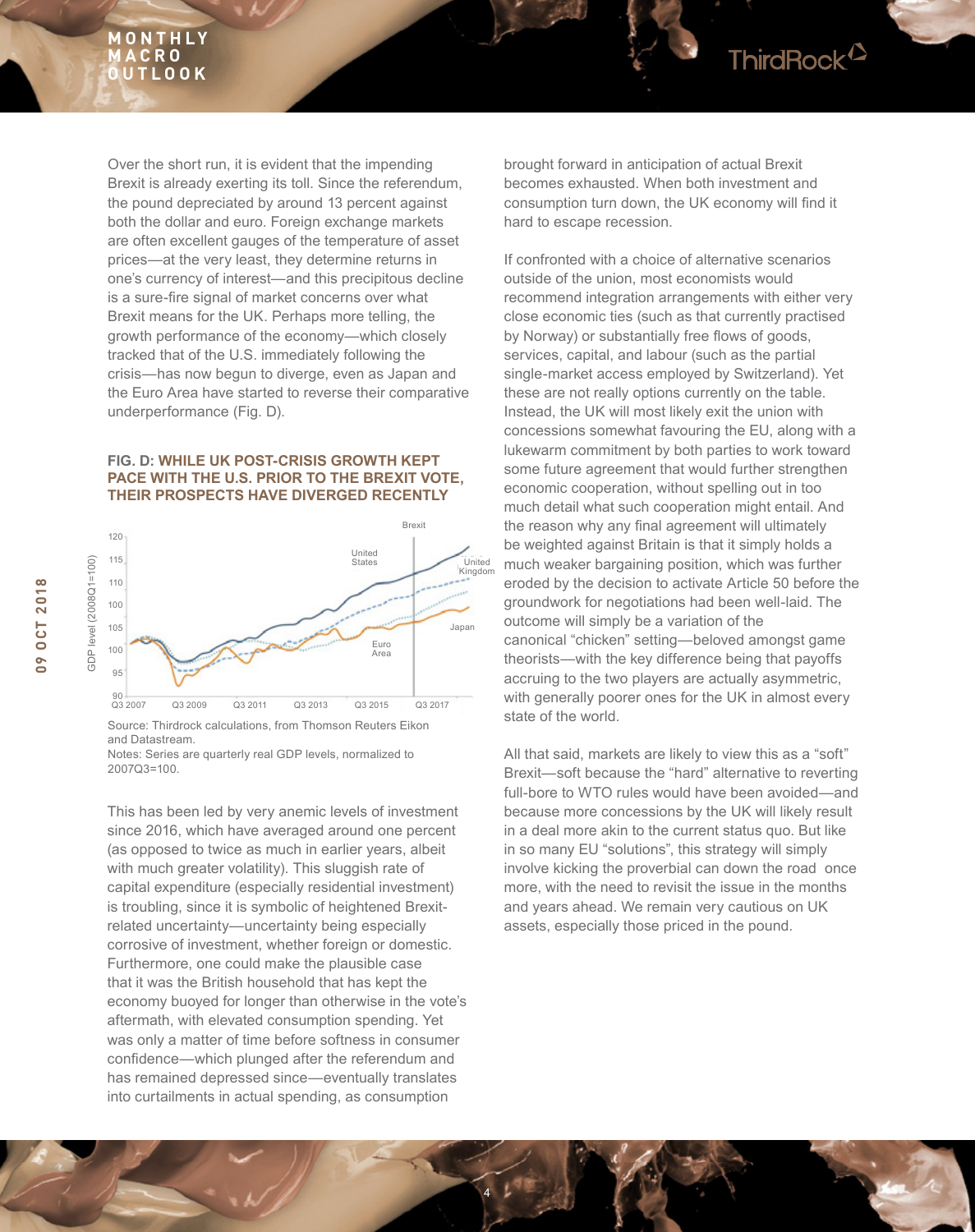

## INDIA: FINALLY ESCAPING THE "HINDU" GROWTH RATE AND FULFILLING ITS ENORMOUS **POTENTIAL**

A couple of Outlooks ago, we suggested that leading PMI figures hinted at another solid second quarter for Indian growth, following an impressive 7.7 percent YoY in the first quarter. And voila! The latest numbers exceeded all but one economist in the Bloomberg consensus, clocking in at 8.2 percent, and is the strongest among the large emerging market (EM) economies (Fig. E). This surprise among forecasters is, in part, attributable to industrial production figures; these had fallen from 6.5 percent to 5.2 percent in Q2, prompting many to adopt a more cautious view. But in an economy that has relied much more on services as a growth driver—although we'll return to this as a possible point of concern below—data from manufacturing tend to be less indicative of economywide activity. So it is fair to place a lighter weight on data emanating from secondary industries, and take these latest figures in our stride.

## **FIG. E: INDIA IS NOW THE FASTEST-GROWING AMONG THE MAJOR EMERGING ECONOMIES**



Source: Thirdrock calculations, from Thomson Reuters Eikon and Datastream.

Notes: Series are MA(4) of non-seasonally-adjusted YoY GDP growth computed from quarterly<br>constant-price GDP data.

This upside surprise is also notable because the Indian economy had disappointed over the past few years. Much of this was policy-induced. Prime Minister Narendra Modi had rolled out a demonetisation plan at the end of 2016—which replaced high-circulation 500 and 1,000 rupee notes in a bid to (ostensibly) crack down on tax evasion and promote digital banking which led to a severe liquidity shortage that derailed

activity for at least several quarters (growth in the first half of 2017 averaged 6 percent, versus 7.5 percent in the third quarter of 2016 before the program). Recent evaluation by the Reserve Bank has suggested that the policy was of limited success; currency in circulation has returned to almost pre-intervention levels, and household saving has actually crept down, rather than being spurred by the initiative.

Just as the effects of demonetisation had begun to fade by the middle of the following year, the government rolled out a nationwide goods and services tax (GST) in July 2017. A few of the longer-run goals for the tax were laudable: it sought to simplify indirect taxation by harmonising state-level, value-added taxes via a common GST, and hence reduce barriers to interstate trade, along with petty corruption by state tax officials. But the short-run effects were palpable: growth in the second half of 2017 failed to bounce back and averaged a below-trend 6.6 percent.

Thankfully, these effects appear not to have been persistent. The Indian economy has since recovered, and most expect the short-run prospects of the economy—current rupee woes notwithstanding—to improve substantially. At the very least, its recent outperformance relative to the other major EMs is likely to continue, especially with China's managed slowdown expected to hold, and both Brazil and Russia having a long way to go before fully recovering from their deep recessions that began in 2014 (and even so, few analysts expect these economies' longer-run trend growth to come anywhere close to that of India's).

> constant-price GDP data. **" Even casual observers of the Indian economy have, in recent years, become more attuned to its tremendous potential. "**

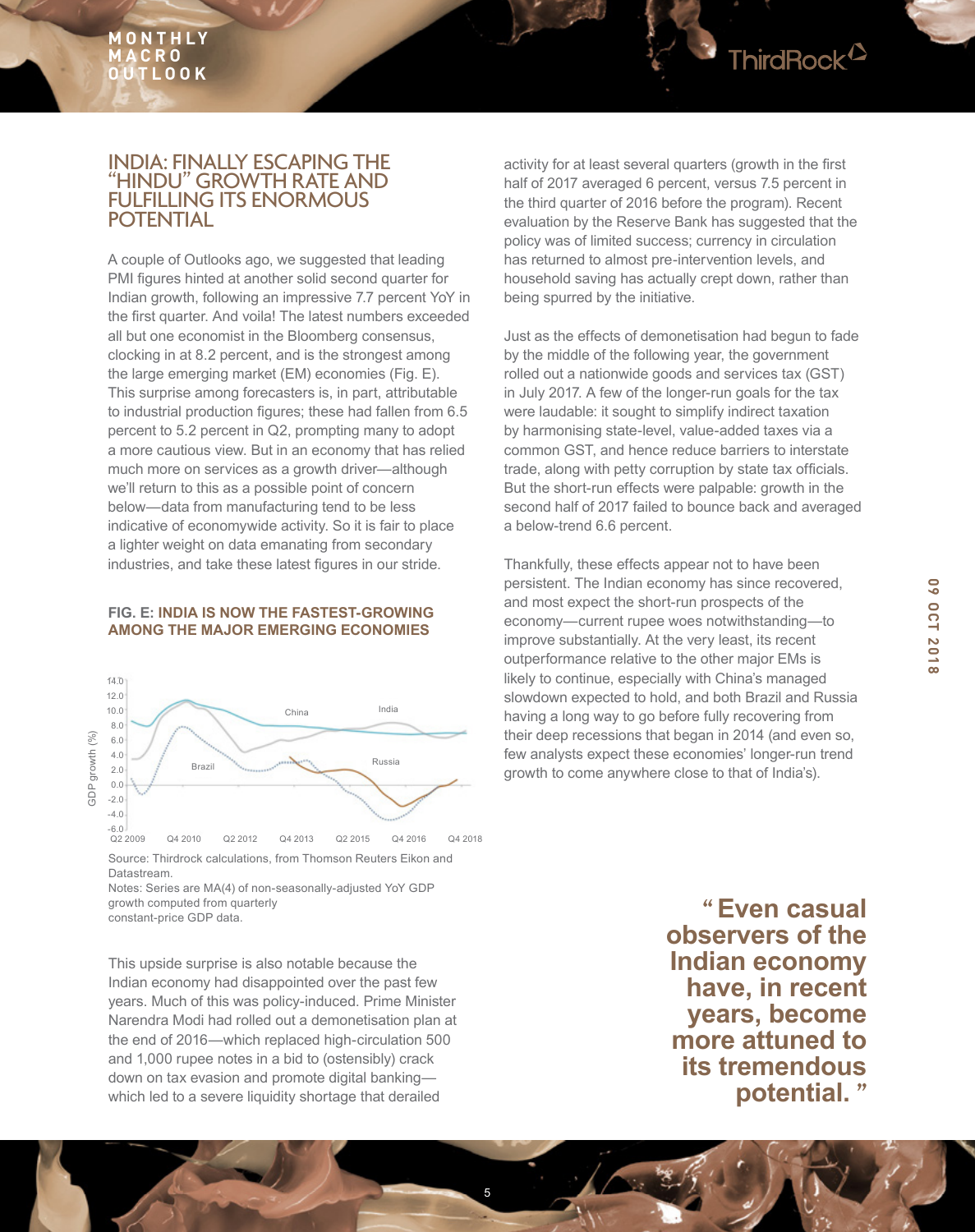## **M O N T H L Y M A C R O OUTLOOK**

ThirdRock<sup>2</sup>

Indeed, even casual observers of the Indian economy have, in recent years, become more attuned to its tremendous potential. The substantial liberalisation following its balance-of-payments crisis in 1991 saw a steady improvement in savings rates—from an average of around 15 percent of gross national income in the 1970s and 80s to highs in the mid-30s this decade, before falling to 32 percent last year—which went toward financing much-needed domestic investment. Physical capital expenditures have been complemented by human capital accumulation: the average years of schooling has risen from just 3.5 years in 1990 to more than double that in 2017, and is expected to augment the so-called "demographic dividend" of a growing labour force through the coming decade. Even productivity, which has been a bane for so many advanced economies since the advent of the global crisis, has been trending upward in India, as inefficiencies in resource allocation (owing to the socialist years) continue to be corrected. Reasonable projections of these contributors to India's long-run trend growth suggest that, even by conservative estimates, India should easily clock growth rates in the order of between 6 and 7 percent, if not higher (Fig. F).

## **FIG. F: INDIA'S POTENTIAL GROWTH THROUGH 2030 WILL BENEFIT FROM PRODUCTIVITY, SCHOOLING, AND INVESTMENT TAILWINDS**



Source: Thirdrock calculations, from Barro & Lee (2015, 2016), IIASA (2010), ILO (2014), UN (2013, 2015), World Bank (2017)



## **FIG. G: ONE UNINTENDED CONSEQUENCE OF INDIA'S DEMONETISATION WAS A REINING IN OF INFLATIONARY PRESSURES**

Source: Thirdrock calculations, from Thomson Reuters Datastream. Notes: YoY inflation of the monthly headline and core (excluding food and energy) consumer price indexes.

In the shorter run, however, the Indian economy will certainly face a number of challenges. One (perhaps unintended) consequence of India's demonetisation and GST rollout was that tight money kept a lid on inflation through most of 2017; inflation went from a peak 5.1 percent at the start of 2017 to trough at around 4 percent currently (Fig. G). This softness mostly defied trends in other EMs, where price action either went sideways or picked up slightly, owing to commodity price pressure. Tack on how the contribution from the global component of inflation has been so quiescent over the same period, it is not too much to suggest that inflation—a perennial challenge for an economy that is both so dependent on favourable terms of trade from agricultural production, as well as large oil imports for transportation fuel—could well become a more salient issue in the months ahead. This will, of course, pose a dilemma for the Reserve Bank of India (RBI), which has an official inflation target of 4 percent. Even setting aside the RBI's chronic inability to meet its stated target, elevated prices will force the Bank to keep policy rates up, which in turn suggests a continuation of the poor run for Indian government bonds.

India has also not been spared from recent woes permeating through externally-dependent emerging markets. The rupee has fallen substantially since mid-2017, in both real and nominal terms. This, in turn, has meant an ever-greater burden from foreign-currency debt held on commercial balance sheets. This will, of course, compound the difficulties faced by the banking sector, already teetering due to the seemingly endless rise in the tide of nonperforming loans. It is for this

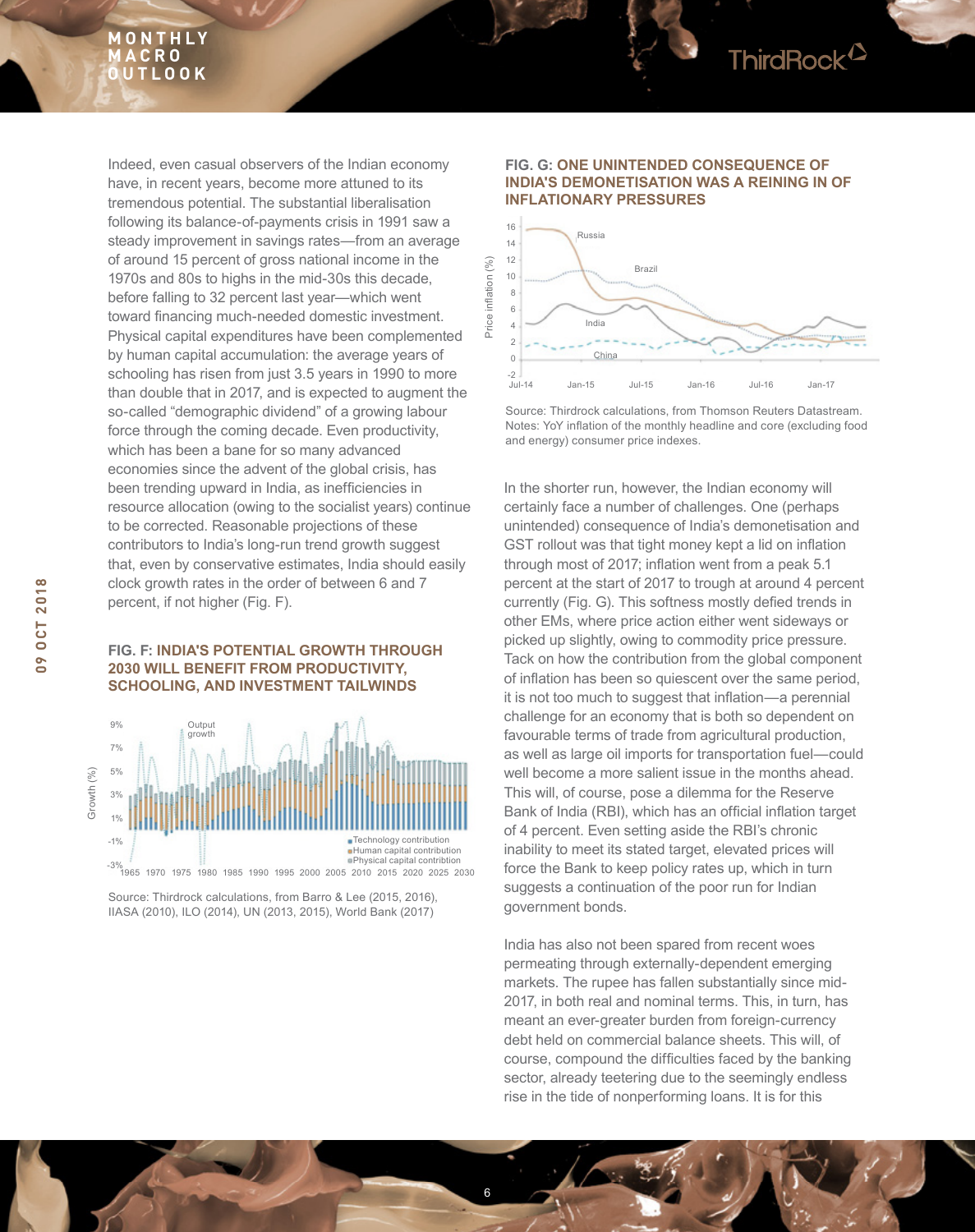

reason that India is vulnerable to a financial crisis, rather than the traditional sources of vulnerability, such as excess fiscal or current account deficits (India has, to its credit, reduced these to just -3.5 and -1.9 of GDP, respectively, versus peaks of -5.9 and -4.8 percent just 5 years ago).

In mitigation, the rupee's depreciation may sow the seeds necessary for the economy's eventual recovery. Indeed, the weakness of the real exchange rate is clearly a factor behind the vast improvement in India's external account over the past four years (Fig. H), and continued weakness will play the role that flexible exchange rates are meant to play: allow the improved competitiveness to spur growth through exports. This textbook prediction will almost certainly hold, going forward, especially since India's service-dependent export composition is far less likely to be hit by the ongoing tariff wars currently wreaking havoc around the world.

## **FIG. H: THE FALL IN THE RUPEE HAS TRANSLATED INTO SUBSTANTIAL IMPROVEMENTS IN INDIA'S CURRENT ACCOUNT BALANCES**



Source: Thirdrock compilation, from BIS/Datastream. Notes: Trade-weighted real effective exchange rate (REER) indexes, rebased to 2010=100, for 61 economies as trading partners, using CPIs. Decreases in the index indicate depreciations.

## INVESTMENT TAKEAWAYS

The overall environment for risky assets worldwide has continued to diverge. For the United States, equity markets have further strengthened, but valuations are still extremely elevated. We have remained invested in the U.S., but rebalanced toward more defensive markets and sectors, consistent with a more strategic allocation. Investors looking to take additional risk of the table can entertain traditional hedges, such as shorting the dollar yen, or picking up some longer-dated inflation- protected Treasuries. Quality is beginning to show up in the EM space, bolstered by attractive valuations; we reiterate our recommendation for patient investors to consider Asian EMs such as Indonesia and Malaysia, as well as India, as highlighted in this month's Outlook. Those diving in should be cognisant of the need to stomach near-term volatility.

*The author Jamus Lim is Economist at Thirdrock Capital. A former lead economist at Abu Dhabi Investment Authority and senior economist at the World Bank, Jamus is also currently an Associate Professor at ESSEC Business School in Singapore.*

> **" Quality is beginning to show up in the EM space, bolstered by attractive valuations. But those diving in should be cognizant of the need to stomach near-term volatility. "**